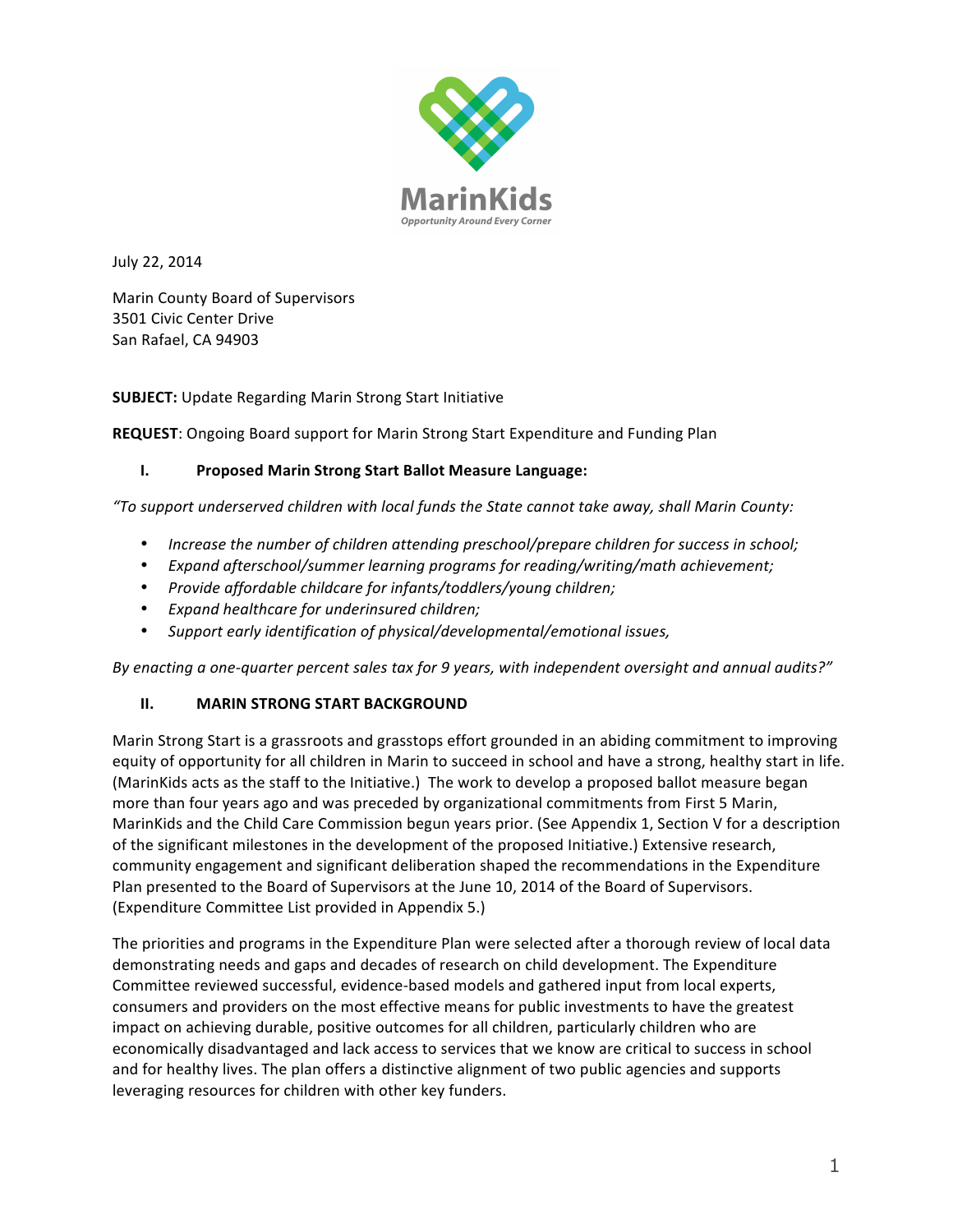The plan has garnered extraordinarily strong community support and a very positive reaction from the Marin County Board of Supervisors. Our coalition has met each and every challenge placed before us in moving this exceptional and meaningful measure forward for our children. Since the June Board meeting, the Marin Strong Start Coalition has continued to gain significant momentum and promised endorsements from community members, leaders, educators, business, community organizations, philanthropy, the League of Women Voters, local jurisdictions and school boards. A finance committee is ready to move forward to raise funds to support the campaign and a broad team of volunteers is poised to implement an aggressive field campaign. Our Coalition members are aligned, enthusiastic and ready to work hard to succeed at the ballot box. (See Appendix 3 for a partial list.)

The proposed measure would provide approximately \$10 million dollars annually and serve hundreds if not thousands of children each year with needed services. The plan would also address the impact of poverty on children and their families. Aimed directly at providing equitable opportunities for children to succeed in school and have healthy lives, the plan could address gaps and resulting disparities in outcomes for Marin children such as these listed below:

- While preschool prepares children for school, one out of every four children in Marin does not *attend preschool. (American Community Survey, US Census 2010)*
- At a cost of about \$13,000 per year for a full day program, preschool is out of reach for many families where 33.5 percent of children live at or below 300% of the Federal Poverty Level with an annual income at or below \$71,550 for a family of four. (US Census)
- *By 3rd grade, 65 percent of economically disadvantaged children in Marin do not read at grade level* compared to 22 percent of children who are not economically disadvantaged (determined by eligibility for free or reduced meals). (California Department of Education, Star Test English *Language Arts, 2013)*
- In 2012, only 31 percent of children who reported needing help for emotional or mental health *problems received counseling. (www.kidsdata.org)*
- Among children ages 1-18 living at or below 200% of poverty in Marin, 43 percent have never *seen a dentist (Family Outcomes Project, UCSF)*
- Among low-income children enrolled in the California Health and Disability Program in 2010, 28.9 percent of children 2-5 years of age in Marin are overweight or obese. (Family Outcomes *Project, UCSF)*
- The cost of childcare is prohibitive for many families in Marin contributing to unemployment, *underemployment and poverty. Costs for full time care range from: Birth* – 2 years of age = *\$17,244; 2-5 years of age = \$13,212; School age = \$9,948. (California Department of Education)*
- At least 427 children (ages 0-4) from low-income families are on the waitlist for affordable *care. (Marin Child Care Council)*

# **III.** Additional Information: Impact of State Budget Changes and Voter Survey

At the June 10 meeting, Board members requested information about the impact in Marin of California state budget legislation to improve preschool access and early care and the proposed strategies included in the Marin Strong Start Initiative and that we conduct a tracking poll to ascertain impact of recent elections on voter willingness to support the proposed measure.

A summary comparison of the state budget allocations and the potential impact on Marin County children as well as the relationship to Marin Strong Start's proposed allocations for preschool and child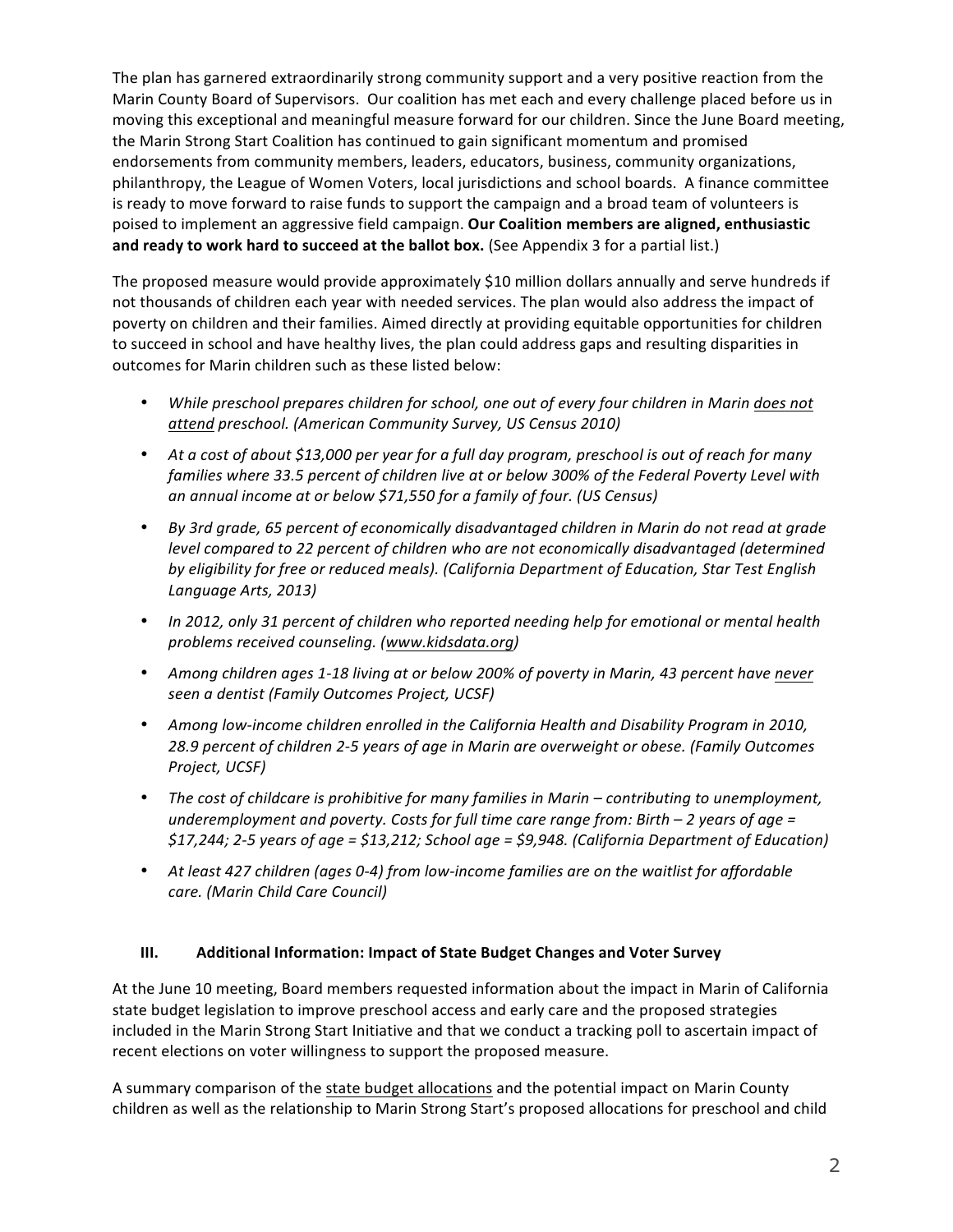care has been provided to the Board and is attached below as Appendix 2. Two factors will be evident in the summary: (1) The budget allocation structures proposed by the California state legislature align with the key components of the Marin Strong Start Expenditure Plan by building on existing systems and targeting low income children; (2) However, In the next fiscal year, **funding for Marin children will be very modest** – only targeting families at 196% of the Federal poverty level as opposed to children at 300% of the Federal poverty level supported in Marin Strong Start. As a result, this budget change might add approximately 60 children to subsidized preschool in Marin. These new slots also would be eligible for the quality enhancements provided through Marin Strong Start as described in the Expenditure Plan. It is not clear how successful further expansion of the childcare and preschool strategies will be at the state level in subsequent years, but these additions to the state budget will not cover the cuts made in childcare over the past several state budget cycles.

Furthermore, the Marin Strong Start Expenditure Plan has built in flexibility to capitalize on any potential funding to support the initiative's aims. For example, a primary goal of Marin Strong Start is to assure access to preschool to low-income 3 and 4 year-old children, as research indicates is most beneficial for school readiness of this population. If state or federal funds were to become available for preschool for four year olds, the Marin Strong Start program would expand to serve three year olds with family incomes up to 300% of the Federal Poverty Level. Once this is achieved and if funds are available, the program will expand to accept children at all socioeconomic levels. It is unlikely that state funds in the future will match the needs of families for affordable childcare. Any additional funds allocated by the state would be added to our pool of funds for qualified families on the wait list.

In June, the Board also requested a follow-up tracking poll be conducted following the June election. In order to conduct the voter survey, MarinKids, with privately raised funds, contracted with Godbe Research. The poll tested voter support for the features of the measure and the likelihood of passage among likely November 2014 voters. In addition, the poll tested the potential for success if another countywide tax measure appeared on the same ballot. Poll results indicate that with a robust campaign Marin Strong Start would succeed in November 2014. However, the results also show that having two competing countywide special tax measures sharing the same ballot would make it highly unlikely for either measure to succeed.

# **IV. Our Decision and Request for Continued Support**

With the Board's decision to place the MERA parcel tax on the ballot in November, we are removing our request to have the Board place the Marin Strong Start measure on the ballot in November 2014. While our recent polling clearly shows that the Marin Strong Start measure can achieve 66.7% support under the right circumstances, this however, does not appear to be that circumstance.

Our decision, while not easy, reflects the collective wisdom of our voter research professionals, our experienced campaign consultants, and our coalition membership, many of whom have extensive experience on local electoral campaigns. Given the time, resources, thoughtful engagement and planning needed to develop a plan that could change the trajectory for so many children in Marin, we are disappointed that we cannot begin now. However, none of us stand to benefit from an unsuccessful election.

Instead, we are ready to look ahead to the next opportunity to bring this important measure to the ballot and achieve voter approval. Specifically, we ask for the Board's commitment to hold a place on the 2016 general election ballot for Marin Strong Start and to help our coalition raise awareness of the critical need for investments in impactful programs for children in Marin.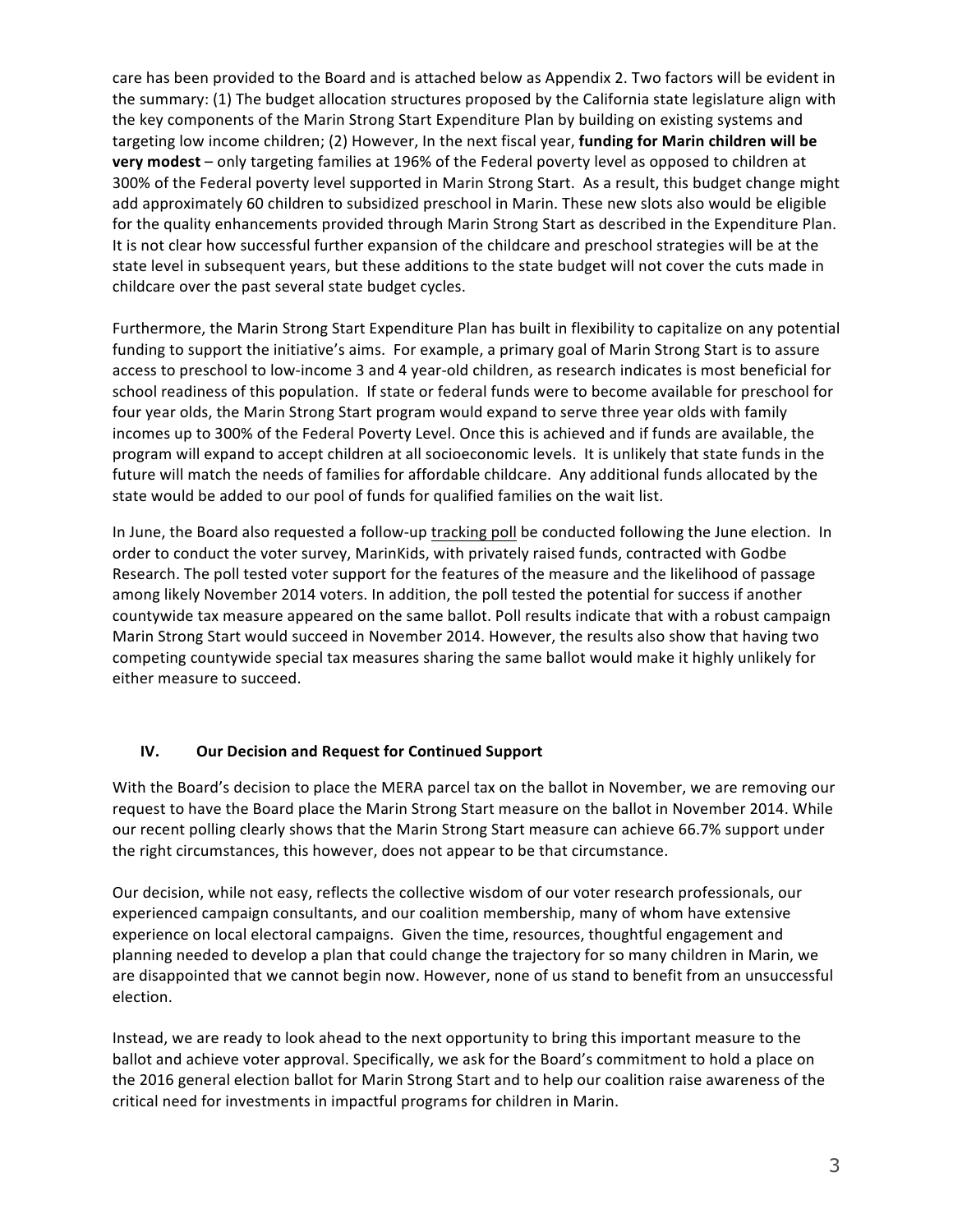We also ask that you work with us in the meantime to help address the needs of our most vulnerable and impacted children. As we wait another 2 years for the services proposed in the initiative, each year at least 930 children will not have access to quality preschool, 230 children and their families will not have access to affordable childcare, others will not have access to needed dental and mental health services and many children will not be identified and receive early intervention services to prevent more costly problems later or be provided academic supports that can prevent school failure.

Our Coalition continues to grow and our momentum is strong. Our commitment to securing a stable funding stream for Marin's children is unwavering. Polling clearly shows that this measure can and will succeed at the polls under the right circumstances. We respectfully ask for the Board to put our kids first and work with us to achieve this goal.

Respectfully submitted,

Jenny Callaway, on behalf of MarinKids and the Marin Strong Start Coalition

### **Appendix I**

### **V. Key** milestones in efforts to bring this effort to the ballot thus far included the following:

2007-2008 Marin Child Care Council and First 5 Marin began consideration of strategies to find sustainable funding for children services in Marin County.

2008 MarinKids Leadership Committee adopted a Strategic Plan that targeted development of a publically funded investment fund to address inequities in educational opportunities, healthcare access and health and wellness for all children in Marin.

2009 Parent Voices decided to explore the potential to fund access to affordable child care through a ballot measure.

In 2010, Marin Child Care Council, First 5 Marin, MarinKids, Community Action Marin, Marin Child Care Commission, Parent Voices and Youth Leadership Institute formally agreed to work together to explore the feasibility of establishing a dedicated local funding stream for children's services. They began researching such measures throughout the country, reviewing local data and examining potential priorities for public funding.

In 2010 MarinKids presented data to the Board of Supervisors demonstrating the disparities in outcomes for children with inequitable access to services and supports due to poverty needed to be ready for school, able to learn and be healthy. MarinKids Leadership Committee urged the Board to consider supporting publically funded efforts to improve early access to educational services and supports.

In 2012, an informal community survey of 1800 community members implemented by Parent Voices with support from MarinKids indicated that residents would support a children's fund and be willing to pay an additional local sales tax to support a fund. The survey explored priorities such as healthcare access, preschool, childcare and other issues pertaining to the welfare of children and youth.

In December 2012, MarinKids presented data to the Board of Supervisors that demonstrated the growing divide between children in Marin who are doing well and those who are not. The Board responded by adding a fourth "E" for education to their core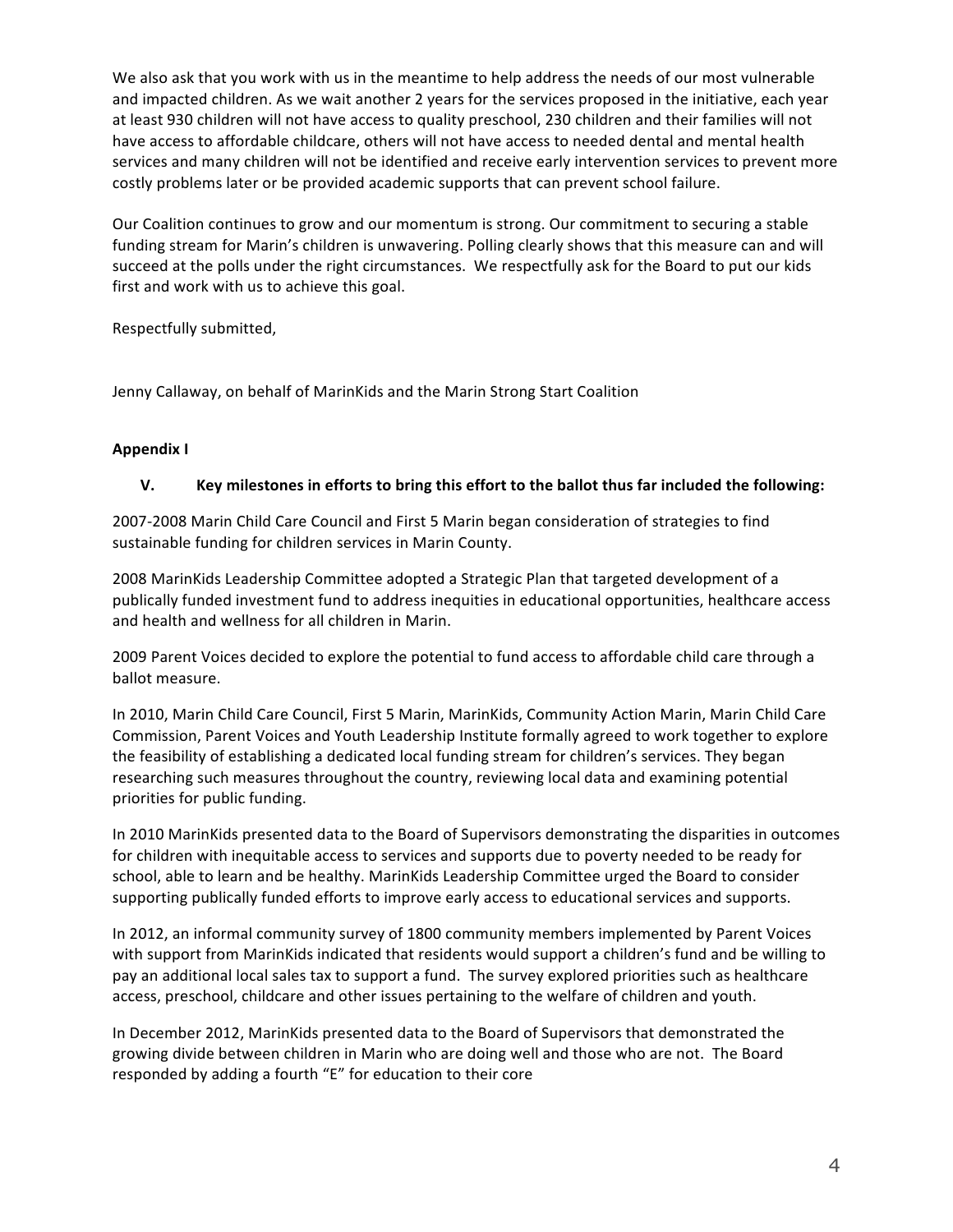In June 2013, MarinKids retained Godbe Research to conduct a formal community survey. The survey focused on four types of high impact children's services that might be funded. They included 1) health care, 2) affordable childcare, 3) preschool education, and 4) extended learning/afterschool programs. Survey results indicated that roughly 67 percent of voters were likely to approve a one-half percent special sales tax.

Ongoing throughout 2014, the originating Coalition significantly expanded its base of support to include dozens of parents, community members and organizations. Over the past months, Coalition members have been conducting outreach to community members and potential consumers, key community groups, business leaders, city councils and school boards, and engaging additional partners around the public planning process for a dedicated children's fund. In March 2014, upon the recommendation of the Marin County Board of Supervisors, a Marin Strong Start Expenditure Committee was selected to draft a proposed Expenditure Plan. (A list of Committee members is provided at the end of this document.) MarinKids has provided staff support to the Committee working with a small team of consultants. The purpose of the Expenditure Plan was to provide a clear framework for allocating projected local tax revenues from the measure, including program allocations and an administrative framework to implement the Initiative.

Throughout April and May, the Expenditure Committee met to develop the plan, holding full committee meetings and meetings of four workgroups charged with bringing program priorities and expenditure recommendations to the full Committee. The workgroups included Expenditure Committee members as well as additional experts and members of the community. A separate workgroup provided recommendations on administrative and management structures. In addition, the Expenditure Committee sought input from the Marin Strong Start Coalition members on guiding principles for developing the plan and the subsequent draft plan. Guiding principles proposed by the Coalition included equity of opportunity for all children, targeting resources toward children where family economics reduce opportunities, building upon and leveraging existing structures and resources, integrating systems, and building for accountability, durability and flexibility over time to meet changing circumstances such as availability of state or federal funds for some program elements. (See Appendix 2 for complete list.) In addition, the Expenditure Committee reviewed the current tax base and determined an appropriate level of funding for this initiative

In April, MarinKids contracted with Godbe Research on behalf of the Expenditure Committee to conduct a series of three *focus groups* with residents from a range of jurisdictions, ages and political affiliations. Key findings included, the following:

- All areas of the measure, preschool, healthcare, childcare and afterschool/extended education were seen as important with preschool and healthcare most often highlighted.
- A strong majority of the participants agreed that funds should expand resources for children from poor to lower-moderate income families - children with the greatest need.
- In an informal survey of participants, a strong majority (72%) agreed they would support a publicly funded measure with these priorities.

In June 2014, the Coalition presented the Expenditure Plan to the Board of Supervisors.

June – July 2014, Coalition continued to mobilize to prepare for a campaign.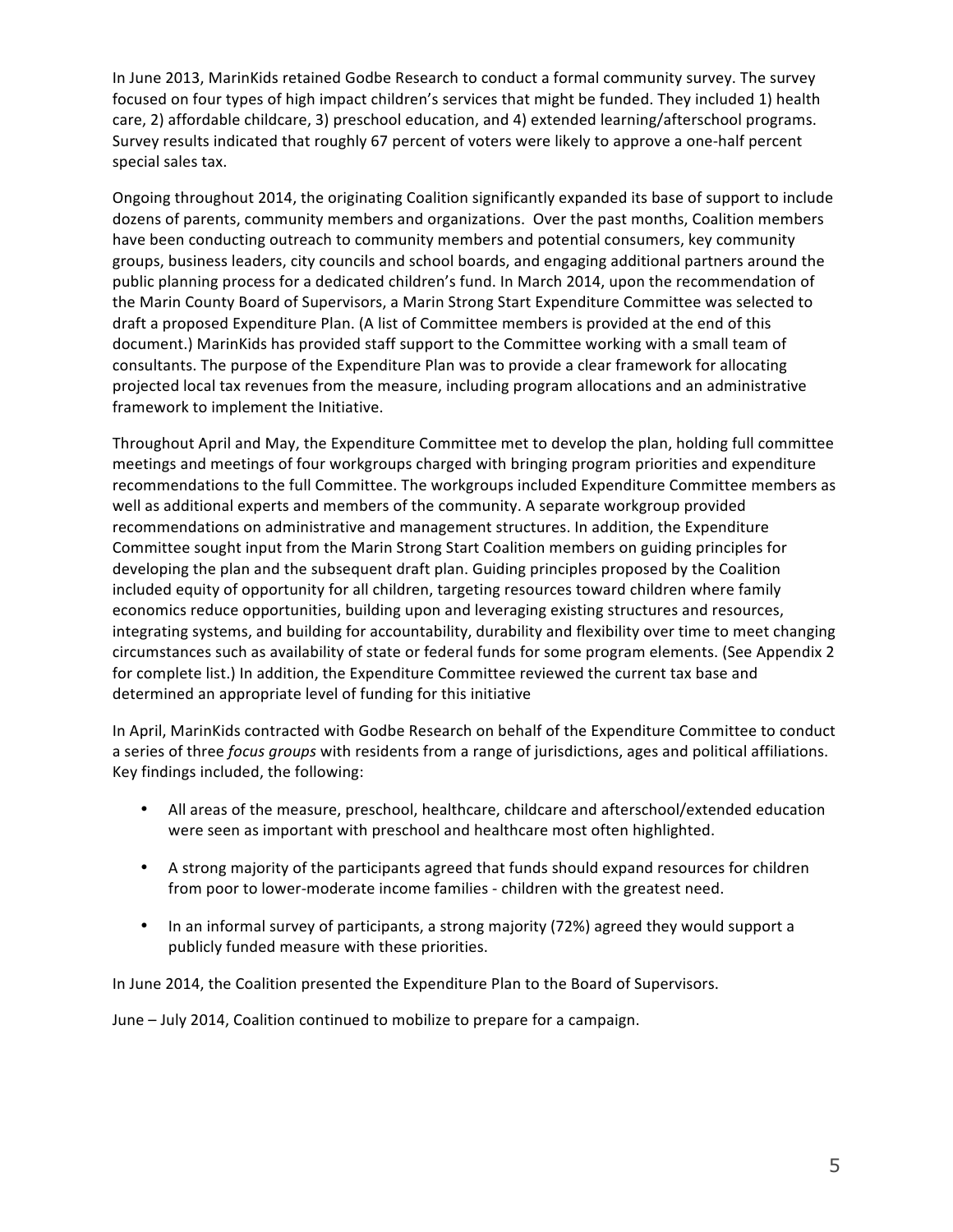# Appendix 2: California's FY 14-15 State Budget Agreement on Early Education and Implications **for the Marin Strong Start Initiative**

# Overview

On June 23, the Governor signed California's FY 14-15 state budget with roughly \$260 million in additional support for early education and child care services statewide. While many of the allocation and implementation details are still being determined, these changes are in three primary areas -- 1) expanded preschool access, 2) increased provider reimbursement rates, and 3) additional quality supports and system development. Below is a brief discussion of the implications of these changes on the Marin Strong Start Initiative, a proposal to increase the local sales tax in Marin County to support an array of services for young children. While the budget agreement is consistent with Marin Strong Start's overall approach and important in strengthening early learning and child care programs statewide, the state agreement provides only a moderate service increase. See the attached table for a comparison of key elements of the FY 14-15 state budget agreement and the Marin Strong Start Initiative.

# Expanded Preschool and Child Care Access

The state budget provides an additional \$87 million to increase early education/child care slots in the state. The budget expands California State Preschool Program (CSPP) by roughly 10% or 11,500 new slots statewide. While it is not clear how much of this funding would be awarded to Marin, an estimated 680 preschoolers are served in CSPP countywide currently; thus, a 10% increase would serve 68 children. Additionally, the state budget also augments general child care and Alternative Payment child care subsidies by roughly 1,500 slots statewide. Marin's share of these funds cannot be estimated. Families with children participating in all of these state programs must meet the income eligibility criteria of 70% of the state median income or 196% of the federal poverty level (FPL).

In comparison, the Initiative initially aims to provide all low income or moderate-low income four-year olds with part-day preschool. The Initiative's expenditure plan includes funding for 482 new four-year olds at or below 300% of the FPL and enhanced services for an additional 456 already in the program. It also provides funding for 200 part-day preschool participants to receive full day services.

# Increased Provider Reimbursement Rates and Preschool Fees

The state budget includes \$49 million statewide to support a 5% increase in the standard reimbursement rates (SRR) for center-based state contractors. The regional reimbursement rate (RMR) for Alternative Payment subsidies have also been increased with an augmentation of \$19 million statewide although the specific changes for Marin have not yet been determined. The budget also repeals all State Preschool Program family fees with an allocation of \$15 million statewide.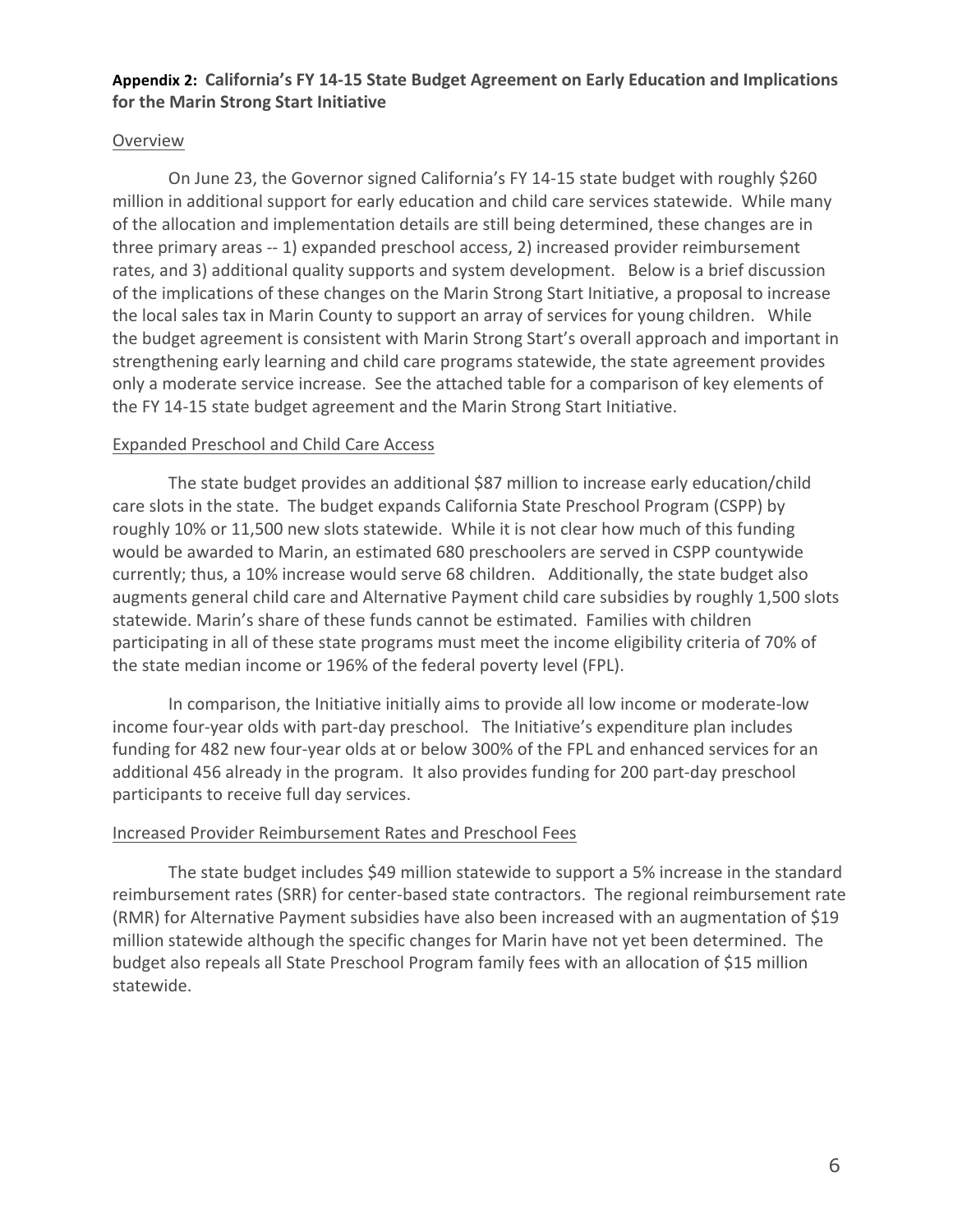# Additional Early Learning Quality Supports and System Development

The state budget provides \$85 million statewide to support quality improvements. Of this, \$50 million establishes a dedicated funding stream for local consortia developing quality rating and improvement systems (QRIS) as part of California's Race to the Top (RTT) federal grant. While not a local RTT participant, the county is unlikely to receive direct funding from this augmentation. However, Marin is located in the San Francisco RTT region and has been tracking their QRIS work. $^1$ 

The state budget also includes \$35 million in one-time funding for preschool and kindergarten teacher training as well as facility expansion and improvements.

# Flexibility in Marin Strong Start Initiative to Capitalize on Additional Funding

Marin Strong Start has flexibility to expand services to additional children should state funding become available. For example, should the state decide to fund all 4 year olds to attend preschool, then Marin Strong Start could fund low to moderate income 3 year old children to attend preschool as research shows is beneficial for school readiness. Under the current state budget allocation, the approximately 60-68 4 year-old children that could be included in state subsidized preschool programs would receive quality enhancements through the Initiative for those slots to enable participation in the overall Marin strong Start Initiative.

# **Summary tables are provided below:**

 $\overline{a}$ 

<sup>1</sup> For the last several years, Marin has actively worked on improving quality in targeted early education sites through the ECE Quality Improvement Project (ECE QIP) administered by the Marin County Office of Education and funded by the Marin Community Foundation. The ECE QIP is guided by quality standards that are consistent with the proposed statewide QRIS framework.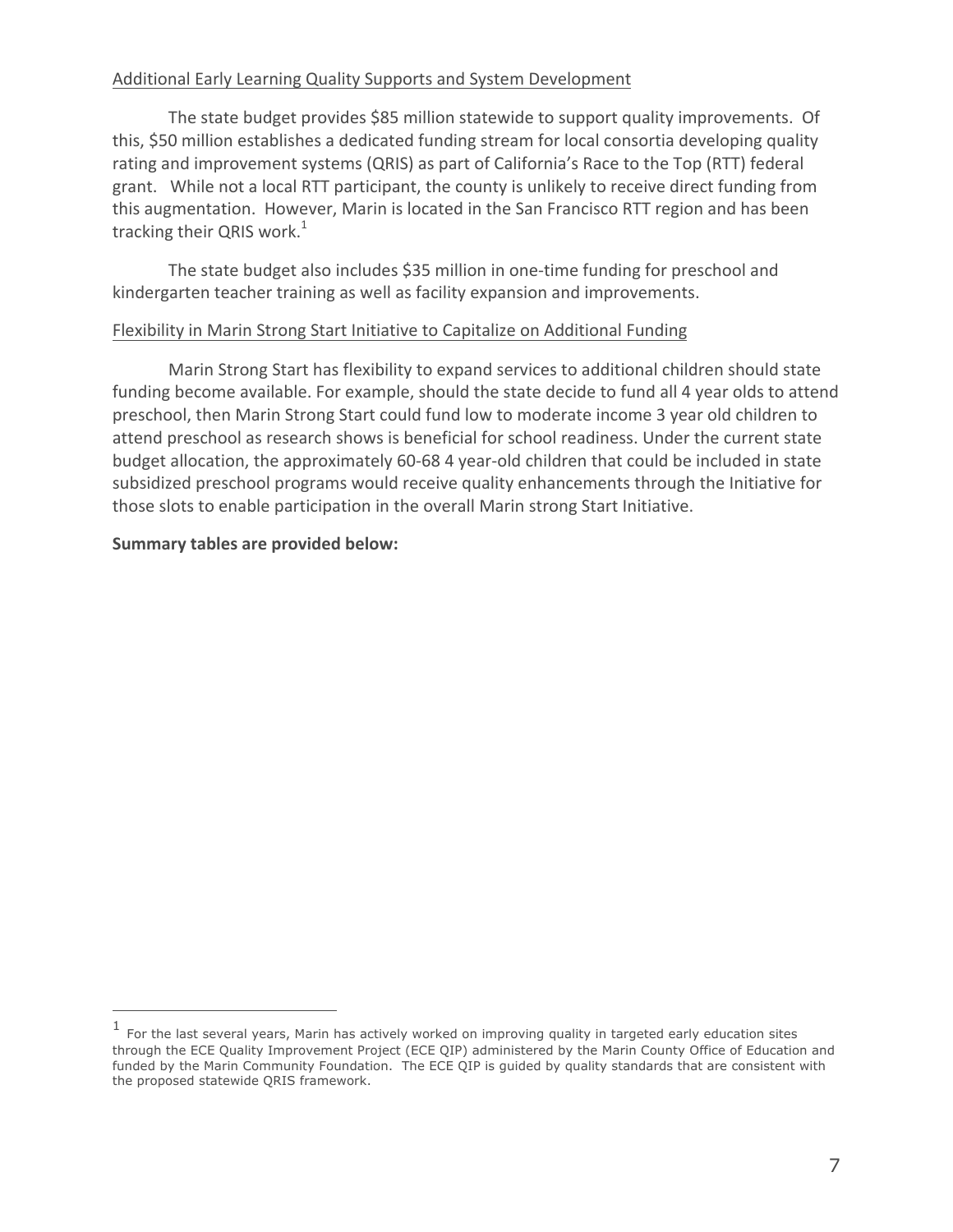# **Comparison of Marin Strong Start Initiative with**

| FY 14-15 Approved State Budget Expenditures in Early Education |  |  |
|----------------------------------------------------------------|--|--|
|----------------------------------------------------------------|--|--|

| <b>Program Area</b>                | <b>Marin Strong Start (MSS)</b>                                                                                                                                                                                                                                                                                                                             |                                                                                                                                                   | FY 14-15 Approved State Budget                                                                                                                                                                                                                                                                                                                                                                                                                                                                                                   |                                                                                                                                                                                                                                                                                                                                                                                                                                                                                |
|------------------------------------|-------------------------------------------------------------------------------------------------------------------------------------------------------------------------------------------------------------------------------------------------------------------------------------------------------------------------------------------------------------|---------------------------------------------------------------------------------------------------------------------------------------------------|----------------------------------------------------------------------------------------------------------------------------------------------------------------------------------------------------------------------------------------------------------------------------------------------------------------------------------------------------------------------------------------------------------------------------------------------------------------------------------------------------------------------------------|--------------------------------------------------------------------------------------------------------------------------------------------------------------------------------------------------------------------------------------------------------------------------------------------------------------------------------------------------------------------------------------------------------------------------------------------------------------------------------|
|                                    | Program Element                                                                                                                                                                                                                                                                                                                                             | <b>Impact in Marin</b>                                                                                                                            | Program Element                                                                                                                                                                                                                                                                                                                                                                                                                                                                                                                  | <b>Impact in Marin</b>                                                                                                                                                                                                                                                                                                                                                                                                                                                         |
| Quality<br>Preschool:<br>Expansion | <b>MSS</b> initially<br>provides part-day<br>preschool for all<br>four year olds at or<br>below 300% of<br>federal poverty<br>level (FPL) or<br>\$71,550 for a<br>family of 4.<br>Three year olds at<br>or below 300<br>percent of FPL will<br>be added as<br>funding allows.<br>Children of all<br>income levels will<br>be eligible as<br>funding allows. | Will initially<br>serve 938<br>children or<br>33.5% of all 4-<br>year olds in<br>county. Total<br>costs for<br>estimated at \$4<br>million.       | Proposes to serve<br>additional four year<br>olds at or below 70%<br>of state median<br>income (equivalent to<br>196% of FPL) or<br>\$46,896 for a family of<br>4 with expansion of<br>California State<br>Preschool Program<br>(CSPP) and<br>Transitional<br>Kindergarten (TK)<br>Allocates \$70 million<br>in expansion funds<br>statewide to support<br>11,500 new CSPP<br>slots.<br>No new funding for<br>Transitional<br>Kindergarten although<br>the existing program<br>remains. TK teachers<br>must meet new<br>teaching | To be determined.<br>State income eligibility<br>for CSPP remains at<br>roughly 196% of FPL<br>while MSS is 300% of<br>FPL. By June 2015,<br>CDE must establish<br>criteria to prioritize<br>full-day, full-year<br>services.<br>Any additional state<br><b>CSPP funding received</b><br>may enable MSS to<br>extend services to<br>income eligible three-<br>year olds.<br>No impact on TK<br>access. In FY 13-14,<br>300 children were<br>enrolled in TK in Marin<br>County. |
|                                    |                                                                                                                                                                                                                                                                                                                                                             |                                                                                                                                                   | requirements.                                                                                                                                                                                                                                                                                                                                                                                                                                                                                                                    |                                                                                                                                                                                                                                                                                                                                                                                                                                                                                |
| Child Care:<br>Expansion           | Provides wrap-<br>around services for<br>part day preschool<br>participants.                                                                                                                                                                                                                                                                                | 200 four-year<br>olds in part-day<br>preschool will<br>receive full-day<br>wrap-around<br>services.<br><b>Estimated cost</b><br>is \$1.4 million. | <b>Expands General Child</b><br><b>Care and Alternative</b><br>Payments by \$17<br>million to support<br>1,500 additional slots<br>statewide.                                                                                                                                                                                                                                                                                                                                                                                    | To be determined.                                                                                                                                                                                                                                                                                                                                                                                                                                                              |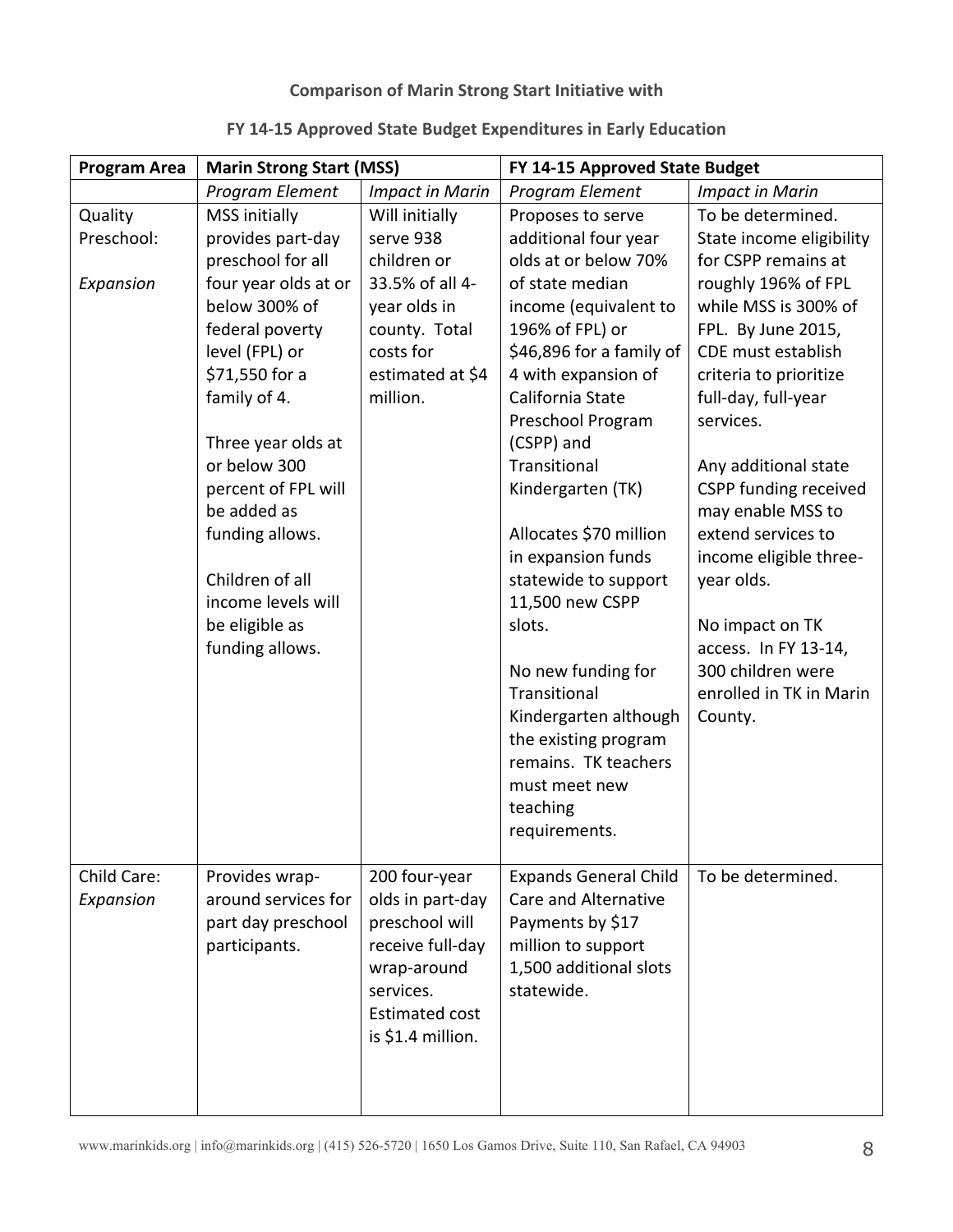| <b>Program Area</b> | <b>Marin Strong Start (MSS)</b> |                  | FY 14-15 Approved State Budget               |                           |
|---------------------|---------------------------------|------------------|----------------------------------------------|---------------------------|
| Quality             | Provides quality                | Roughly          | Includes \$50 million                        | To be determined.         |
| Preschool:          | infrastructure and              | \$800,000 has    | annually in Early                            | Funds will be granted     |
|                     | supports (i.e.                  | been budgeted    | Learning Quality                             | based on county's         |
| Infrastructure      | coaching and                    | to provide       | Rating and                                   | portion of total CSPP     |
| and Supports        | training) for                   | quality supports | Improvement System                           | slots statewide. Marin    |
|                     | participating                   | for preschool    | (QRIS) block grants for                      | is in the SF region and   |
|                     | preschool                       | providers in     | local county consortia.                      | has tracked their QRIS    |
|                     | programs.                       | MSS.             |                                              | development. It is        |
|                     |                                 |                  | An additional one-                           | likely that funds will go |
|                     |                                 |                  | time allocation of \$35                      | to SF on behalf of the    |
|                     |                                 |                  | million for quality                          | region.                   |
|                     |                                 |                  | improvement teacher                          |                           |
|                     |                                 |                  | training and facility                        | To be determined.         |
|                     |                                 |                  | expansion projects.                          |                           |
|                     |                                 |                  |                                              |                           |
| Quality             | Not applicable                  | Not applicable   | Provides 5% increase                         |                           |
| Preschool:          |                                 |                  | in Standard                                  |                           |
|                     |                                 |                  | <b>Reimbursement Rates</b>                   |                           |
| Rate Increases      |                                 |                  | (SRR) for center-based                       |                           |
| <b>And Fees</b>     |                                 |                  | contractors.                                 |                           |
|                     |                                 |                  | Adjusts Regional                             |                           |
|                     |                                 |                  | Market Rates (RMR)<br>for alternative        |                           |
|                     |                                 |                  |                                              |                           |
|                     |                                 |                  | payment providers.<br>Eliminates family fees |                           |
|                     |                                 |                  | for California State                         |                           |
|                     |                                 |                  | Preschool programs.                          |                           |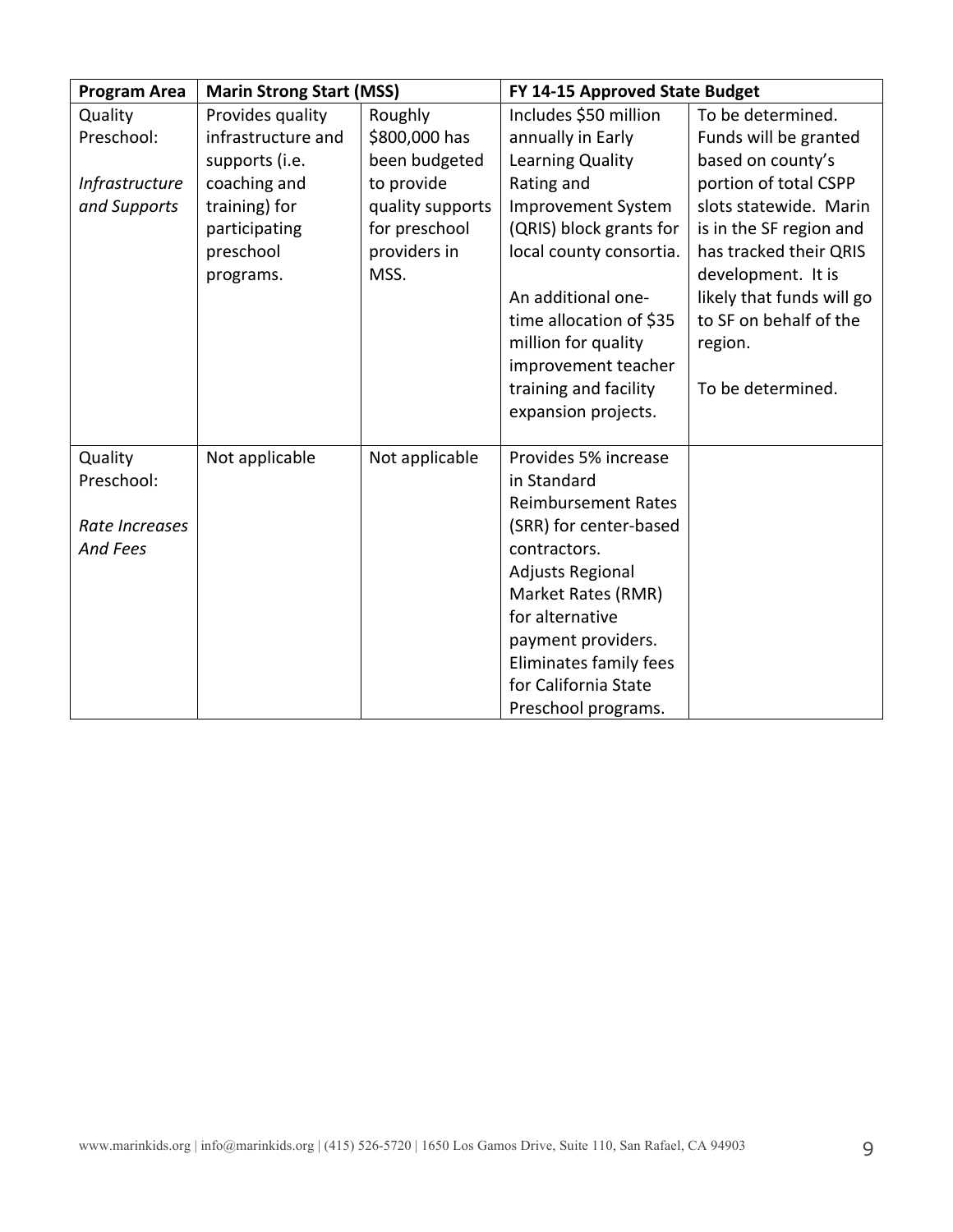

#### **COALITION LIST**

**Canal Youth & Family Council Community Action Marin First 5 Marin Hispanic Chamber of Commerce of Marin Latino Council League of Women Voters of Marin County Marin Child Care Commission Marin Child Care Council MarinKids Parent Voices United Way of the Bay Area Youth Leadership Institute Margaret Ballou, Women's Commission Barrie Becker, Youth Safety Partners Christa Brown, United Way of the Bay Area Mary Jane Burke, Superintendent, Marin County Schools Liz Burns, Community Action Marin Maribeth Bushey, San Rafael City Council Jenny Callaway**, Expenditure Committee Chairperson, Former Trustee, San Rafael City Schools, MarinKids **Carol Campbell Susan Christman, Trustee, Larkspur-Corte Madera Unified School District Cindi Clinton, Trustee, Novato Unified School District Shalee Cunningham, Superintendent, Novato Unified School District Mike Daly, Chief Probation Officer, Marin County Jan Le Torre Derby, Marin County Office of Education Peggy Dodge, College of Marin, Early Childhood Education Michelle Fadelli, First 5 Marin, MarinKids Aideen Gaidmore,** Marin Child Care Council Patty Garbarino, Marin County Board of Education, Marin Sanitary, San Rafael Chamber of Commerce **Carlos Garcia-Bedoya, PhD, Parent Voices Susan Gilmore, North Bay Children's Center Marcia Hagan, League of Women Voters** Liz Hall, Marin Organizing Committee **Sara Jones, Director, Marin County Free Library** Pat Kendall, San Rafael Citizen of the Year, 2013

www.marinkids.org | info@marinkids.org | (415) 526-5720 | 1650 Los Gamos Drive, Suite 110, San Rafael, CA 94903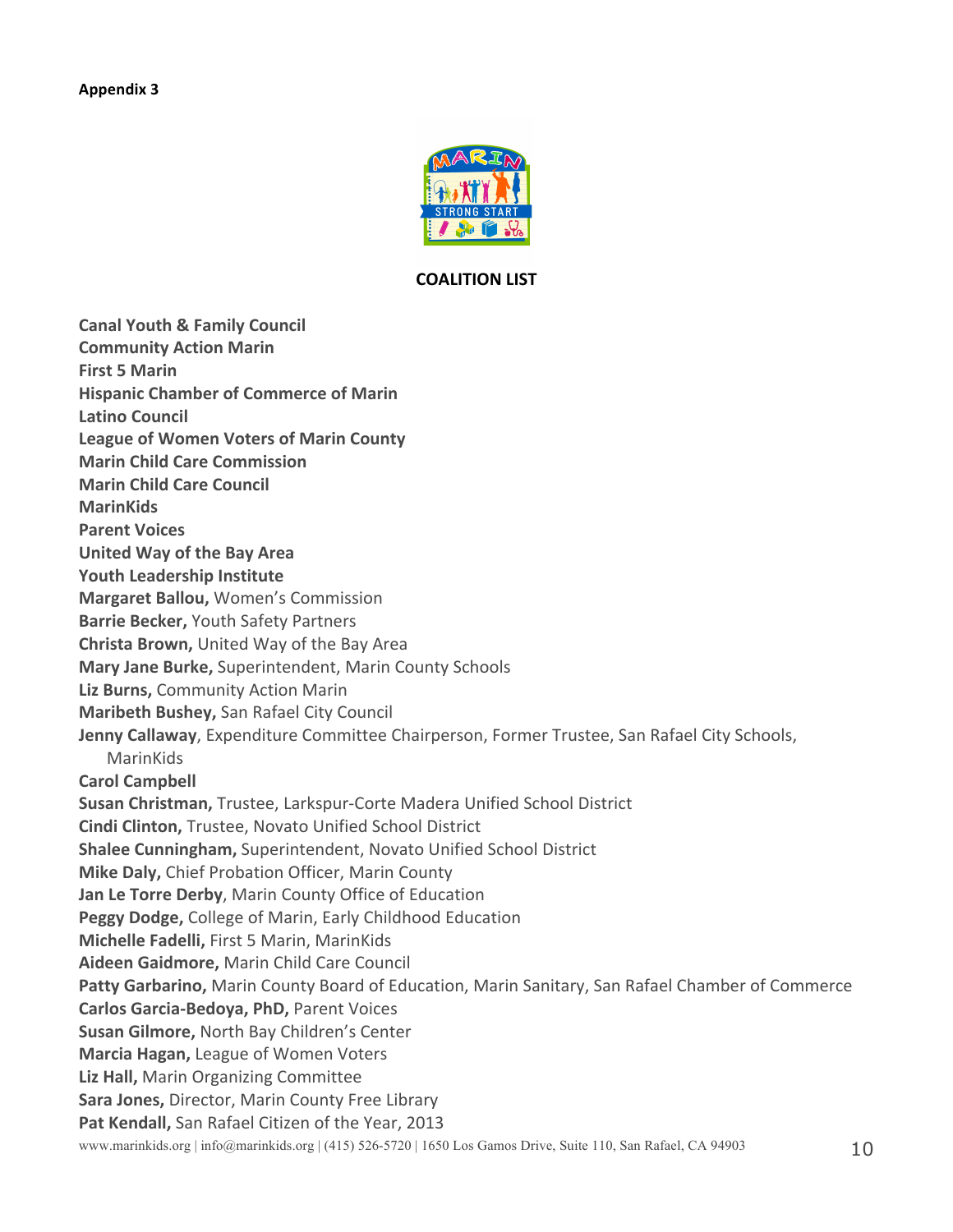**Dana King, Chair, MarinKids Laura Llerena, Marin Organizing Committee Johnathan Logan, Marin City Community Services District Sally Matsuishi, Next Generation Scholars Sheri Mowbry, Trustee, Tamalpais Union High School District Cynthia Murray,** North Bay Leadership Council Laurie O'Hara, Marin Child Care Commission **Cheryl Paddack, Novato Youth Center Jennie Pfeiffer, Trustee Bolinas Stinson Unified School District Tom Popenuck,** SEIU **lga 'Jade' Prospero, Parent Voices Heather Ravani, Marin County Health and Human Services Amy Reisch, First 5 Marin Curtis Robinson, MD, Marin Community Foundation, Marin County Board of Education Juan Rodriguez, Principal, Venetia Valley K-8, First 5 Marin Bob Rosenberg, Marin County School Volunteers Marian Schinske,** NovatoSpirit **Deborah Schoenbaum, Youth Leadership Institute Maureen Sedonaen,** Goodwill SF-Marin-San Mateo, Youth Leadership Institute **Marianne Slattery, Marin Head Start Sparkie Spaeth, Marin County Health and Human Services** Karen Spicer **Susan T Sutton Kathleen Tabor**, MarinKids **Heather Tadlock, Parent Voices Gail Theller, Community Action Marin Dr. Shirley Thornton, Sausalito Marin City School District Sharon Turner, Marin City Youth** Kara Verner **Christina Warren,** UC Berkeley **Mike Watenpaugh, Superintendent, San Rafael City Schools Kevin Wright Cecilia Zamora, Hispanic Chamber of Commerce** 

Additional members joining daily.....